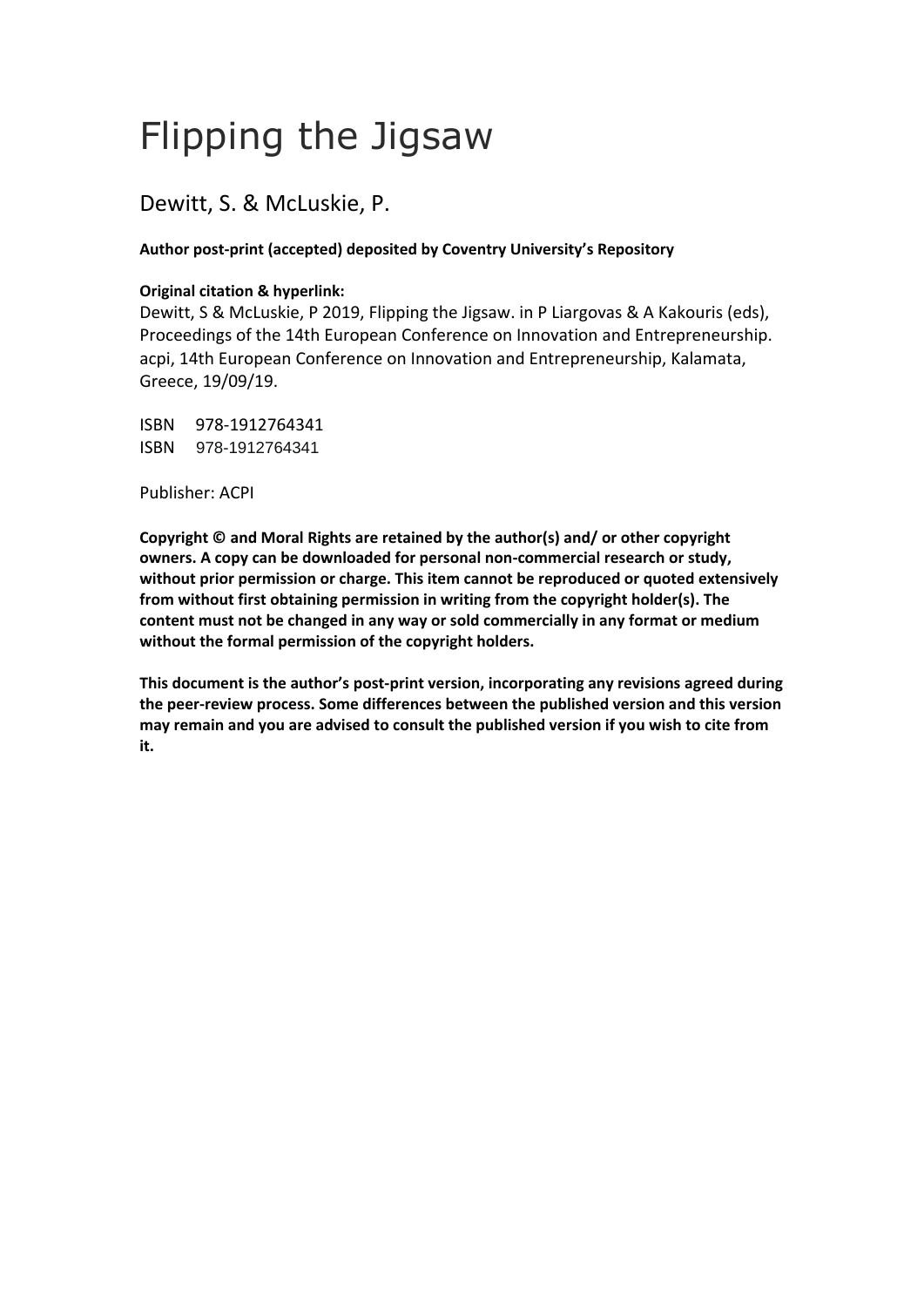#### **Dr Sunita Dewitt Dr Pete McLuskie International Centre for Transformational Entrepreneurship, Coventry University**

#### **Flipping the Jigsaw**

#### **Abstract**

Enterprise and entrepreneurship is identified as a topic that has broad relevance to the purposes of higher education and its wider context in society (QAA 2018) and with countries from across the globe promoting its importance in connection to local, national and economic growth its demand is now on an increase. The UK entrepreneurship education policy highlights and draws out categories of learning 'About', For' and 'Through' entrepreneurship (QAA, 2018). Over the years many teaching strategies have been adopted and adapted for purposes of context around these categories, however, further enhancements are necessary to reflect the changing needs of the learners. Learning 'About' entrepreneurship places a focus on theoretical underpinnings and therefore, can be demanding in terms of content and challenging in terms of knowledge retention and student engagement. This paper focuses on the 'About' element, in the view of combining two pedagogies 'Flipped Classroom' style that maximises on time and content for individual learners and 'Jigsaw Strategy' that requires learners to work in collaboration to complete tasks. These two pedagogies have been combined to coin and advocate 'flipping the jigsaw' pedagogy in this paper. The philosophy behind the technique was to maximise on time, space, content, and stimulate student engagement, whilst also enhancing other skills such as critical thinking, evaluation and problem solving as well as collaborative and cooperative working, furthermore, develop employability skills set. The study is based on first year BA Enterprise and Entrepreneurship students at the International Centre for Transformational entrepreneurship Coventry University. This study is cross-sectional, practiced-based with a combination of action research. The sample size is 25 students studying on a theorybased module. The findings of the study have yielded some interesting outcomes such as heightened student engagement, increased understanding and grasp of the topics, demonstration of critical discussion skills, heightened subject retention with overall student satisfaction reaching 86% with students finding the module intellectually stimulating and engaging.

Keywords: Flipping the Jigsaw, Flipped classroom, Jigsaw Strategy, Collaborative and Cooperative Learning, Teaching strategies, innovative and creative teaching

#### *Introduction*

Entrepreneurship plays a significant role across the globe impacting at individual, economical and societal levels. Its rapid growth and evolution over the past fifty years has been capturing the attention amongst others of governments, policy makers and scholars. The past decades have seen rising importance of entrepreneurship education in view of encouraging venture and value creation as well as obtaining intrapreneurial skills that equip the workforce for employment (EntreComp 2016). Investing in entrepreneurship education yields high returns (British Council 2019), and it is no surprise that there has been rapid growth in entrepreneurship education at a global level (Neck and Green, 2011, Solomon and Fernald 2014), with country-specific demands being fuelled by national government policies. The UK has seen a rising demand for business courses the recent years(HESA 2019), and increasing interest in entrepreneurship related courses.

The discipline of entrepreneurship is a wide a varying field of study ranging from venture creation to growth and expansion, creativity and innovation, to finance and strategic processes. In the context of the UK, teaching in this field is underpinned by 'About, For and Through' entrepreneurship (QAA, 2018). Entrepreneurship undergraduate degree programmes often require both practical and theory-based learning and a range of pedagogies are used to deliver education in this field. However, the past years have seen pressure on higher education institutions in being 'responsive to learners needs' and to provide engaging pedagogies to the new generation of student/learner clientele across the academic disciplines. In order to gain and retain students universities are faced with challenges of making their teaching creative and innovative with focus on increasing student engagement and satisfaction, as well as providing employability skills.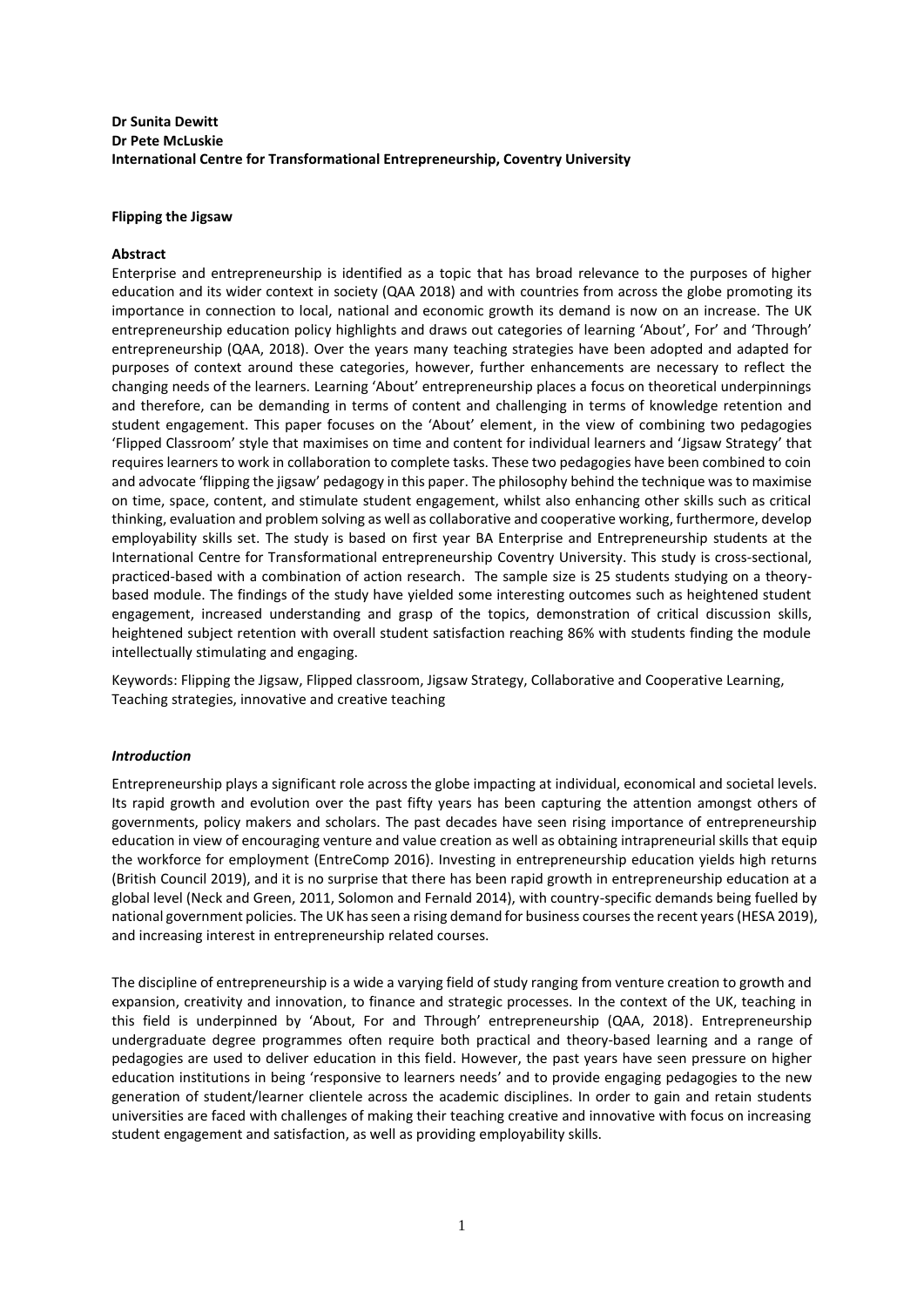This paper seeks to explore creative and innovative entrepreneurship pedogogy in context of theory-based module (learning 'About' entrepreneurship) which is part of the BA Enterprise and Entrepreneurship course at Coventry University. Students often find theory-based modules challenging due to the acquisition and retention of extensive knowledge that is necessary for the module. In delivering theory content lecturer-led sessions often appear to be the most appropriate, however, these tend to dissuasion students. In order to fully engage students and ensure that learning is taking place it has become crucial to re-address and innovate the teaching strategies in the view of optimising on understanding content, time and space. Furthermore, ensuring that skills such as critical thinking and evaluation and problem solving among others are also evident. To address these challenges, two teaching strategies: Flipped Classroom style and 'Jigsaw Strategy' have been fused to provide an innovative and creative way of teaching the theory-based module. The overall aim in this paper is to coin and advocate 'Flipping the Jigsaw' pedogogy.

#### *Background*

The UK's education governing body the QAA (2018) highlights the value of Entrepreneurship Education as providing 'supporting behaviours, attitudes and competencies' that impact the individual learners' in their career and therefore, have a chain effect on adding 'economic, social and cultural value to the UK' (QAA 2018 p2). Along with home students, the UK appears to attract a number of international students on business related programmes. The past five years (2013-2018) have witnessed a high number of students on business and administrative programmes (HESA statistics 2019). Entrepreneurship is now being recognised as a separate area of study from Business courses, although the majority of the time is still placed in the business schools.

Entrepreneurship courses at the International Centre of Transformational Entrepreneurship place focus on making their teaching creative and innovative through a range of styles, however, the theory-based module still appears to be challenging for students. The module 'Introduction to Entrepreneurship Theory' takes place in semester one for first year students. Although, both lecturer-led and student-centred teaching styles are evident, students find the module to challenging in terms of too much content to learn, understand and apply in the time period. This has often resulted in loss of interest and disengagement in sessions. Therefore, the rationale behind this study was to create an innovative pedogogy that would maximise on time, content and space, as well as incorporated employability skills.

#### *Literature review*

#### *Entrepreneurship Education*

Entrepreneurship education traces back to 1938 in Japan (Mariana, 2015; McMullan and Long 1987) and 1947 in the USA (Mariana 2015). Its evolution has witnessed its multi-dimensional aspects, from providing a knowledge base to businesses processes, opening up mind-sets for creativity and innovation to equipping individuals with necessary tools and techniques for business entry (Fayolle 2013). There have been a chain of definitions emerging over time coupled with the outline of core objectives for entrepreneurship teaching (Solomon 2007, Vesper and McMullan 1998). Terms such as business education, enterprise education and entrepreneurship education have also been used interchangeably in the earlier years, however, more distinctive definitions have now emerged. Although, there are some similarities there are numerous differences, one of the main objectives that differentiates business education and entrepreneurship education is the generation and rapidity of how to 'exploit business opportunities as well as a wide range of activities for business entry' for the latter (Solomon 2007, Vesper and McMullan 1998). Entrepreneurship education has a number of purposes, including the transfer of knowledge creation processes, cognitive knowledge, venture creation, the ability to discover new opportunities (Wahid et al 2017, Mwasalwiba, 2010)). Gibbs (2002) highlights three key objectives for entrepreneurship education; developing an understanding of entrepreneurship, creating and developing an entrepreneurial mind-set and venture creation and operation (Gibbs 2002). In terms of teaching strategies Fayolle (2013) emphasised that focus is often placed on active pedagogies, however, there is a lack of research in regards to 'adequacy between methods used and audience specificities and methods and contents, methods and institutional constraints (culture, time, space and resources)' (Fayolle 2013 p.696).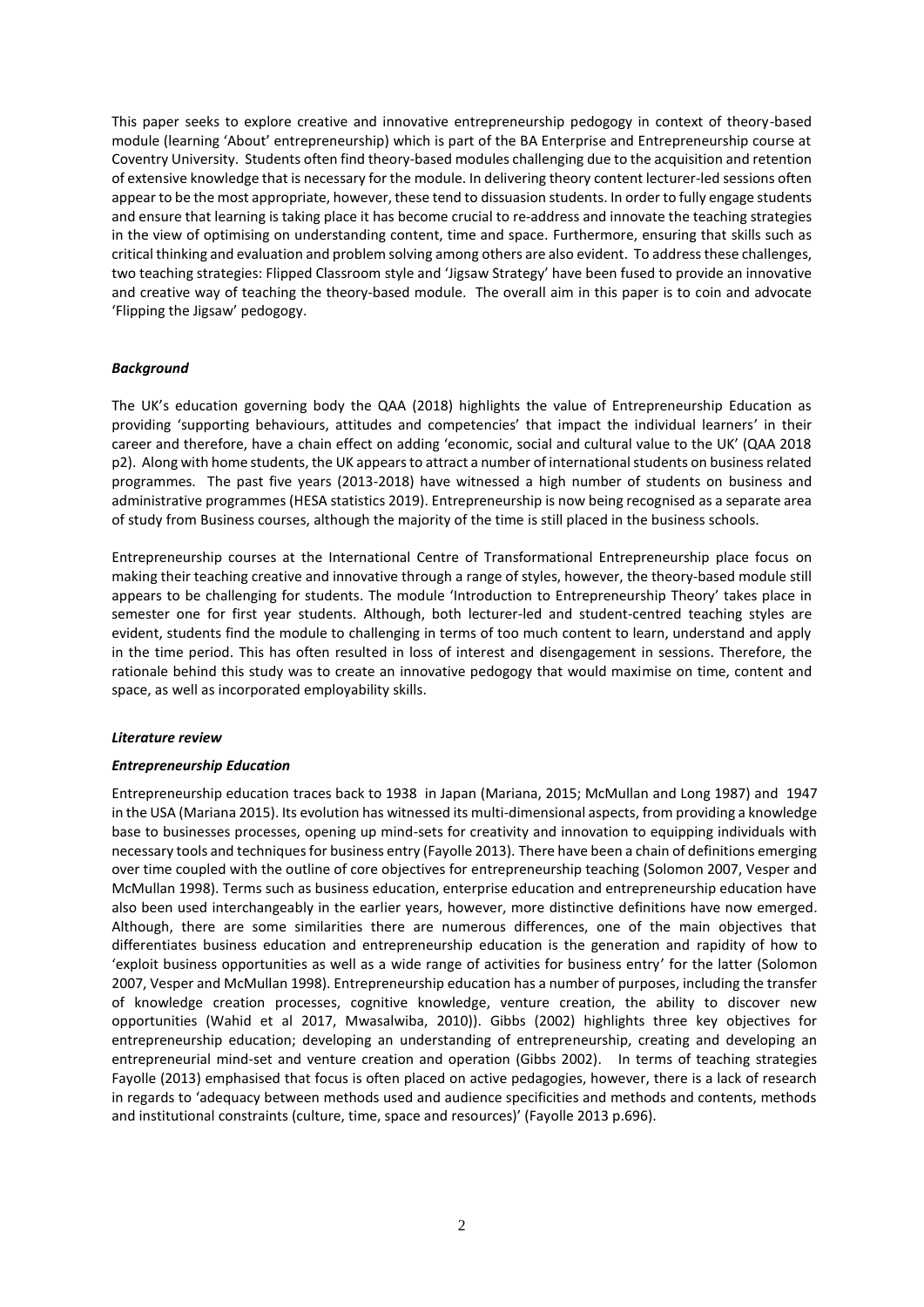There are a number of studies that highlight the categories of entrepreneurship education (about, for and through). Learning 'about' entrepreneurship places focus on building a knowledge base about entrepreneurship (Mäkimurto-Koivumaaa and Belt 2016), the 'For' places emphasis on preparation for students to act as entrepreneurs (Johansen and Schanke 2013) the idea is to help students discover what is to be enterprising (QAA, 2018) and the 'through' focuses on being involved in a entrepreneurship through business projects, enterprises or business incubators (Kirby 2002). A range of studies have explored various perspectives of these elements (Jamieson 1984, Henry et al 2005 Herrmann et al 2008). Politis (2008) highlighted that that entrepreneurial activities via formal training and education do not have a strong impact on entrepreneurial knowledge development. Jack and Anderson (1999) highlight that students are required to have knowledge and theories of entrepreneurship and the ability to combine them with practice in order to become reflective practitioners. In order to create effective learners the responsibility rests on teaching styles that draw out the passion for engaging in learning.

Programme and course delivery can be a challenge for educators as a result of various expectations from students, employers and the university. In that educators need to adhere to course learning objectives and outcomes, placing focus on the educators to implement relevant and adequate teaching in entrepreneurship education (Balan et al, 2018). Skills and knowledge in entrepreneurship can be taught in the right environment and education is key in entrepreneurial development of individuals (Gibb & Hannon, 2006). Entrepreneurship teaching styles are important contributors in entrepreneurship education. It is vital that entrepreneurship students are exposed to diverse pedagogies in their teaching to develop a range of skills and tools that would enhance their ability in entrepreneurship related activities. This is imperative as students are required to deal with the entire entrepreneurial process (Fayolle, 2010). Other areas of entrepreneurship education place importance of effective teamwork which is often significant in successful entrepreneurship (Balan and Metcalf 2012).

#### *Pedagogies and Methods*

Teaching strategies are the 'back bone' of student learning in the university environment. There are an array of teaching methods in reviews of the content of entrepreneurship courses (Kailer, 2009, Balan, et al2018). The decades have seen an evolution in the field of teaching and learning styles and this has been further fuelled by the driving force of technology, therefore, reshaping the teaching and learning environment of the education sector.

Historically, teaching was associated predominately with lecturer-led styles as this was considered the most relevant and adequate way to deliver content and for students obtain and retain knowledge. Inspired by the constructivist learning theory, there has over the recent decades been the emergence of the learner-centred approaches (Beaten et al 2016). Within the learner-centred pedagogy framework are the cooperative and collaborative learning styles. Collaborative and cooperative learning has its similarities and differences, however, overall it involves student participation with teachers/lecturers being facilitators of learning. Collaborative learning enables students to 'provide explanations of their understanding' thereby enhancing their knowledge (Boxtel et al 2000), it further provides a 'powerful effect' for students, especially low achieving students (Lai, 2011). It further provides engagement when problem solving (Dillenbourg et al. 1996, Dillenbourg, 1999). In collaborative learning motivation of learners' increases as a result of each group member striving not just to contribute to the group but attain their personal goal via group success (Johnson & Johnson, 1989, 1994; Slavin, 1995). This type of learning also provides the opportunity for group members to maximise their efforts as they work part of a team, thereby away from the individual competitiveness. Cooperative learning is also recognised for its engagement, and further for it 'cognitive, social and affective outcomes' (Slavin, 1995 in Ghaith, 2003). The jigsaw strategy is a cooperative learning technique introduced by Elliot Aronson in 1971 (Adam 2013). The strategy positionsthe students as viewing one another as resources and not competitors (Mengduo and Xialoling 2010, Holliday 2002).

The jigsaw technique involves dividing a task in order for the learners to work on the assigned part individually in class and then come together to bring the knowledge of their assigned work to share. This method is recognised for having a number of positive outcomes, including student achievement, improvements in selfesteem, interactive engagement, and building of relationships. It promotes students' motivation in learning as well as the development of interpersonal skills and enrich students' achievements (Marhamah & Mulyadi, 2013). However, the jigsaw strategy is limited as it requires the entire task to be taken in the class session and therefore limits the student in terms of time to reflect on their own learning individually. Furthermore, the student is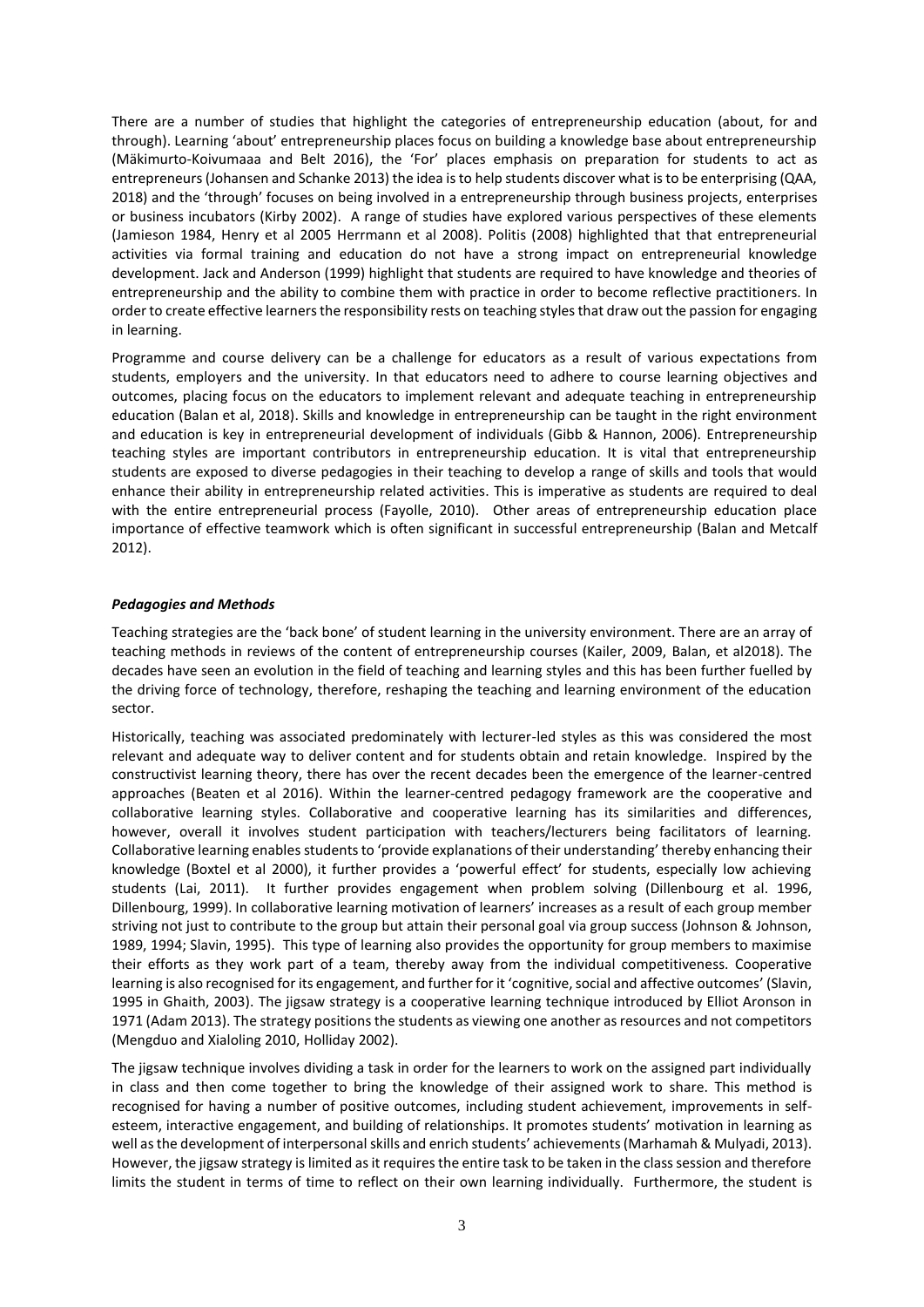under pressure to complete the assigned individual task in order to move to the cooperative working element of the strategy.

The shifting of learning environments has also become popular in the teaching and learning arena. In particular the flipped classroom instructional strategy has received much attention in higher education circles (Milman 2012). Flipped classroom is not a new concept with earlier recording dating back to the 1800s, where General Sylvanus Thayer adopted it in the US military for engineering students to self-source material prior to class sessions, thereby freeing up class time for critical thinking and problem solving (Moffett 2015). In a flipped classroom the class-based roles are inverted, the class lecture is assigned to homework and class time is then utilised for more active learning. There are many advantages to flipped classroom and learning, these include learner-educator interaction (Bergmann et al, 2012), the opportunity to maximise time, and provide individualised education (Johnson 2013). Flipped classroom and learning process involves leaners to source their own material or are provided with material to review before class session. It provides the learners with flexibility of going through the material (Butt 2014), and once in class it allows lecturer-student interaction. Studies have demonstrated an improvement in student self-direction and responsibility (Bergmann et al 2012). However, learners do need to be self-motivated (Moffett 2015) and course materials often has to be remodelled (Wagner et al 2013). The flipped classroom strategy has limitations as students work individually on their task outside classroom time and therefore there is no scope to share the knowledge with peers.

Student learning experience has become a key part of the teaching process and contributes to student engagement and satisfaction. The importance of class participation is also aligned to this, therefore, asking questions, participating in discussions and activities and offering opinions' (Fuchs 2014) are becoming even more significant. Teaching strategies that involve engaging students in activities and discussions, opportunities of questioning are crucial to ensure that learning it taking place in the most effective way. Over the years innovative ways of teaching have been created to fit subject and discipline specific pedagogies and ensuring that the needs of diverse learners are met. The Flipped classroom and the Jigsaw strategy are effective contributors to this, however, strategies benefit from further enhancements and by fusing and combining pedagogies for single tasks provide re-enforcements to learning and teaching.

#### **Methodology**

The purpose of this study was to combine two teaching strategies –the Flipped classroom and the Jigsaw strategy in the context of theory-based modules in entrepreneurship education. Both pedagogies have been practiced independently previously across academic disciplines, however, there remains a research gap in fusing/hybridising teaching strategies in order to maximise on time, space, content and full student engagement, whilst also providing employability skills. This paper aims to coin and advocate a pedogogy 'Flipping the Jigsaw' in the context of entrepreneurship education.

The study is based on 'Introduction to Entrepreneurship Theory' module which is part of the BA Enterprise and Entrepreneurship course. The module is scheduled in semester one for first year students. The semester is made up of 11 weeks, with 2hours twice a week of face to face sessions, as well as 200 self-study hours as per module requirements. The module is a crucial element of the course as provides a foundation in terms of theoretical underpinnings of entrepreneurship across modules. The module consists of two components to the final assessment (written literature review and a 2 hour examination). The sample size is 25 students from diverse background based on race, culture and religion, geographical locations and pre-entry qualifications.

#### **Methods, data collection and analysis process**

The methodology of this study is three-hold: Practice-based (practice-led), action research and partly observational research. Practice-led research 'gives rise to new concepts in generation of original knowledge' (Candy, 2006). This study aims to advocate flipping the jigsaw strategy in the context of theory based modules. Action research was deployed for its relevance due to contributing to creating new knowledge and improvements in real-life practical problems (Elden and Chisholm, 1993; Mckay and Marshall, 2001). Here the focus remains on challenges and problems of learning experienced by the students. Both methods bring together the matter of practice and finding solutions and making improvements in a practice based environment. The author's role in this research takes the form of a facilitator and lecturer. The study also partly draws on the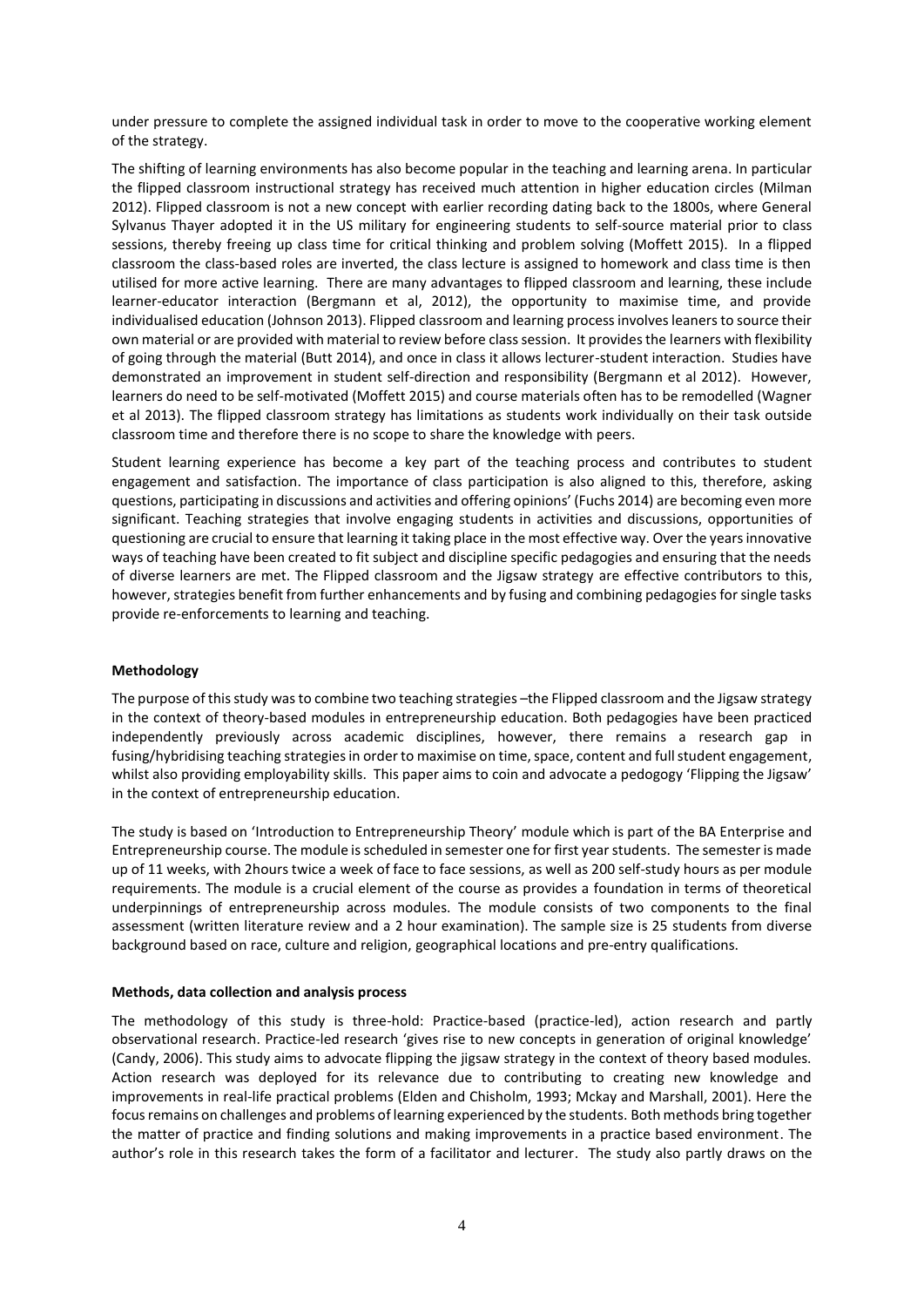observational approach it becomes necessary for the lecturer to observe the class dynamics in relations to learning.

Narrative research approach was adopted as it studies 'human beings experiences of the world and narratives are drawn from the story telling (Gudmundsdottir, 2001). There is a tendency to use narrative research in education practice and experience studies. Open-ended questions were targeted at the class as a whole, students expressed their experiences of the task, learning and the teaching strategy at the end of the session and the narratives were recorded in field-note book. The Practice-based and action based elements provided other opportunities, such as collaboration between the researcher and the research subjects (Meon, 2006), this provided further opportunity to play out the strategy and record the impacts. The data is reliable as it is retrieved as part of the practice-led research and is obtained under conditions of 'live' classes. Observation method allowed body language of students to be observed during the class. Finally the student survey was used as it is module specific and provides an overall outcome of the module.

#### *Flipping the Jigsaw: Process*

#### **The process involved:**

- 1. In class (Stage 1): Divide the students into groups of 3-4s (known as the homework group). Each homework group is asked to explore the topic of the week through sources (journal articles, books, etc). Members in each homework group must read the same piece of work, but different from other homework groups. Lecturer provides instruction for notes to be made and brought to next class session.
- 2. Outside class (Stage 2) : The homework reading is completed individually away from class. Students to make notes on key points on their piece of work.
- 3. Back in Class (Stage 3) : Returning to the class students will compare the notes within their homework group/s. No more than 10-15mins allocated for this part of the task. The homework group will then split and join new group/s (the aim is to ensure that no two members are permitted to be together in the new group/s).
- 4. Stage 4 Within their split groups, each member will share knowledge of their piece of work (e.g journal article etc) and vice versa. Once the knowledge is shared a discussion of the topic and its perspectives can be evaluated/ critiqued/ debated within the new group (15-20 mins for this task).
- 5. Stage 5 Having completed point 4 above the individual member will then move to another new group/s and repeat the process until all members have been subjected to others' expertise knowledge of their paper.

#### **Findings and Discussion**

Findings highlighted a number of interesting outcomes. Stage 1- For the individual task students emphasised difficultly in academic reading highlighting *'it was intense and confusing to understand'*, '*Its hard to understand what it meant because I couldn't understand some of the words used'*. The unfamiliarity of academic terminology was challenging and problematic for some of them. However, '*making notes for homework helped, because to make notes you need to have understand'*. For most the note making process for homework helped with the understanding.

Findings for the class task (Stage 2) also had some interesting outcomes. Observation by lecturer showed some students appeared at ease and contentedly took out their notes, whilst others appeared unenthusiastic and reluctant. However, being with their homework group seemed to have put them at ease. When questioned about the 10min task (Stage 3) with homework group students had mixed views. Students pointed out that '*its good because what I didn't understand when I was reading alone was made clear when we were discussing the paper'.*  Others pointed out '*they didn't do the reading and it was just us two*'. Despite the drawback here, advantage was gained for the non-reader (non-reading for further tasks is strongly discouraged) as the task provided an opportunity for the work of the two members been shared, and therefore, knowledge was passed over.

Findings for group rotation stage (Stage 4) suggested that students had become more comfortable in discussing the topic of their paper as they rotated to different home groups '*it was easier because I have already talked*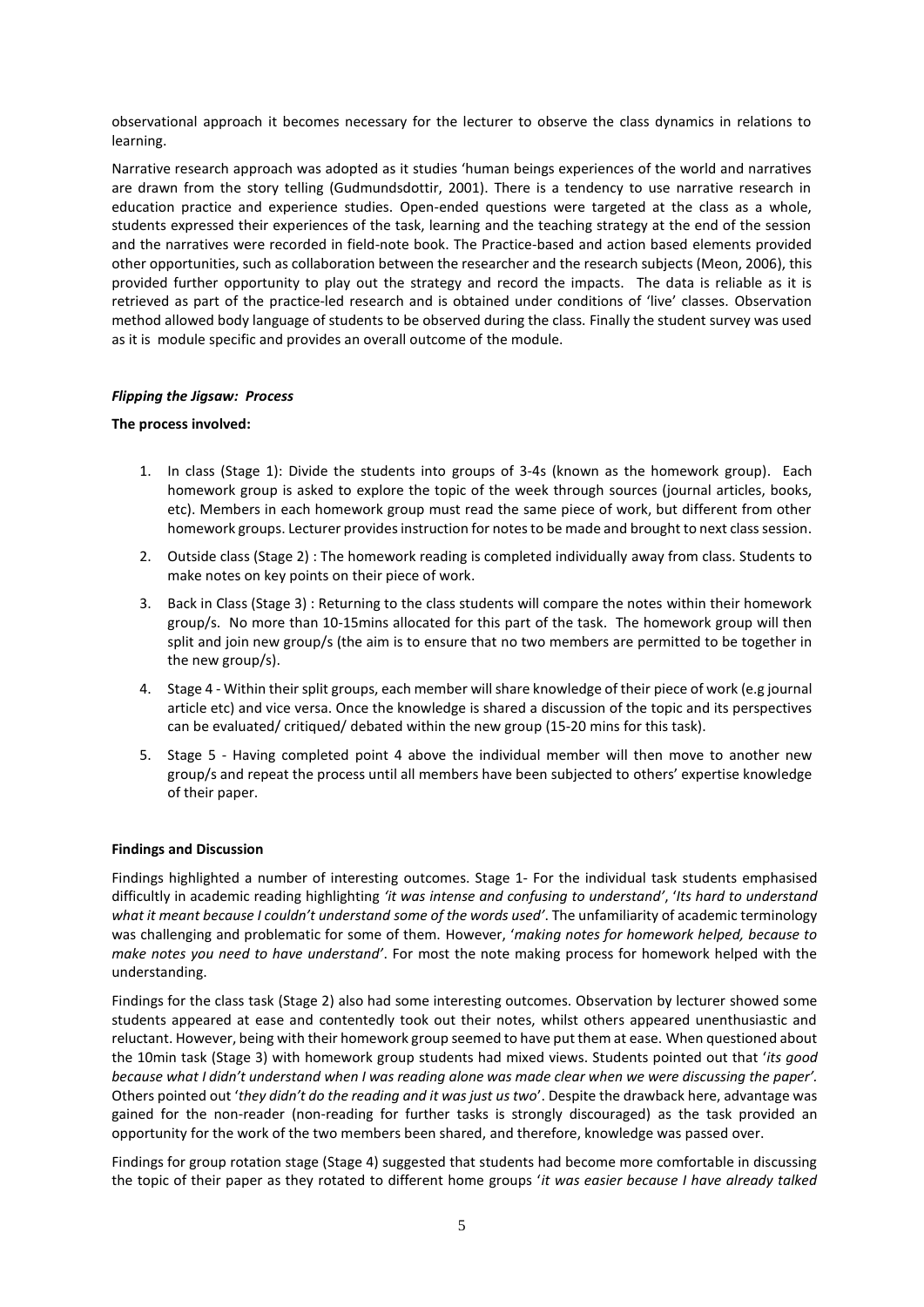*about it*'. It was also emphasised that '*listening to others and the way they discussed helped me to think of what I missed out in my paper'*. Each rotation provided further consolidation, and gaps identified in their self-reflection.

The five stage process of 'Flipping the Jigsaw' combines the individual learning task to cooperative learning by the sharing of knowledge between members. The 'flipped' is played out when providing the students to source the topic of the week and come to class with preparation and knowledge of the assigned work. The Jigsaw strategy takes action from stage 2 and has a two-fold element in that the homework group initially comes together to discuss source (critiquing and evaluating and briefly) and then s further splitting to new group/s and consolidation of the work is evident.

The findings suggested that despite the difficulty for some of the students in comprehending the literature initially during the homework task (flipped element), making the notes to brief and discuss the same literature with members of their homework group helped in the learning of the content. The jigsaw strategy provided the opportunity of critiquing and evaluating the literature, and members debated the concepts from the literature and their application. Students also come with personal knowledge and when observing the groups interacting and discussing, it was apparent that relevant cultural and background knowledge was brought into discussions in terms of real-life scenarios.

When lecturer questioned about the impact of the teaching, it was highlighted that '*it's good because we come with knowledge on one piece of work but leave but leave with more'.* Furthermore, *'the debating of the topic was good because we saw different perspectives of the same concepts and their applications in different countries and businesses'.* This suggested that learning was taking place and the debating was consolidating it. In terms of the student survey the results showed an increase from 70% to 86% in relation to finding the class session 'intellectually stimulating and engaging'.

The pedogogy adds value in terms of contributing to students' cognitive learning, critical thinking and evaluation skills. Students have both individual and group responsibility therefore, developing self-management and task management skills. Observation of students during the activity made evident that self-esteem was boosted. Culturally and racially diverse groups benefited from sharing knowledge especially country-specific (Adams, 2013). Students had the opportunity to reflect on their own learning and raise any questions. Debating the topic provided further enhancements of mastering the knowledge. Cooperative activity allowed relationships to be enhance and therefore contributing to team building skills. However, it was not without challenges as those who appeared less motivated often contributed very little, this was a drawback. Peer-led sessions created a shared learning experience. The pedagogy allowed lecturer-student time to be increased, therefore optimising time and space. Learning had become central in the session rather just delivery of content through lecturer-led. The session provided an opportunity for the facilitator to give formative on-going feedback. The added advantage was that all students were involved. The only drawback was the students had to be committed to the task, this was addressed in the initial weeks by monitoring the students to ensure that they were completing their share of the work.

The philosophy behind this pedogogy is to aim to provide the opportunity for students to gain expertise over a topic, whilst being subjected to others' expertise through cooperative learning. Furthermore, the opportunity to develop and enhance additional skills, such as critical thinking, evaluating, debating, team building and time management, all become part of the overall learning.

#### **Limitations and Further Research**

There were some methodological limitations. The study was limited by a small sample size. As a practice-based and action research it was problematic for the lecturer to record narratives whilst facilitating the activity and therefore. Less motivated students were always challenging. For future research it may be an idea to implement technology in terms make the pre class notes via virtual learning forum.

#### **Conclusion**

Entrepreneurship Education's importance and necessity in the context of individual, societal and economic development, has continued to have policy implications, and therefore has driven demand for entrepreneurship education. Higher Education institutions over the past decade have witnessed much change, especially in terms of ensuring good student experience, a key part of which is that learning is taking place throughout and in creative and innovative ways. Educational policy guidelines (QAA, 2018) place emphasis on being 'responsive' to the learners' needs, especially taking into account the diverse student clientele. In keeping with creative and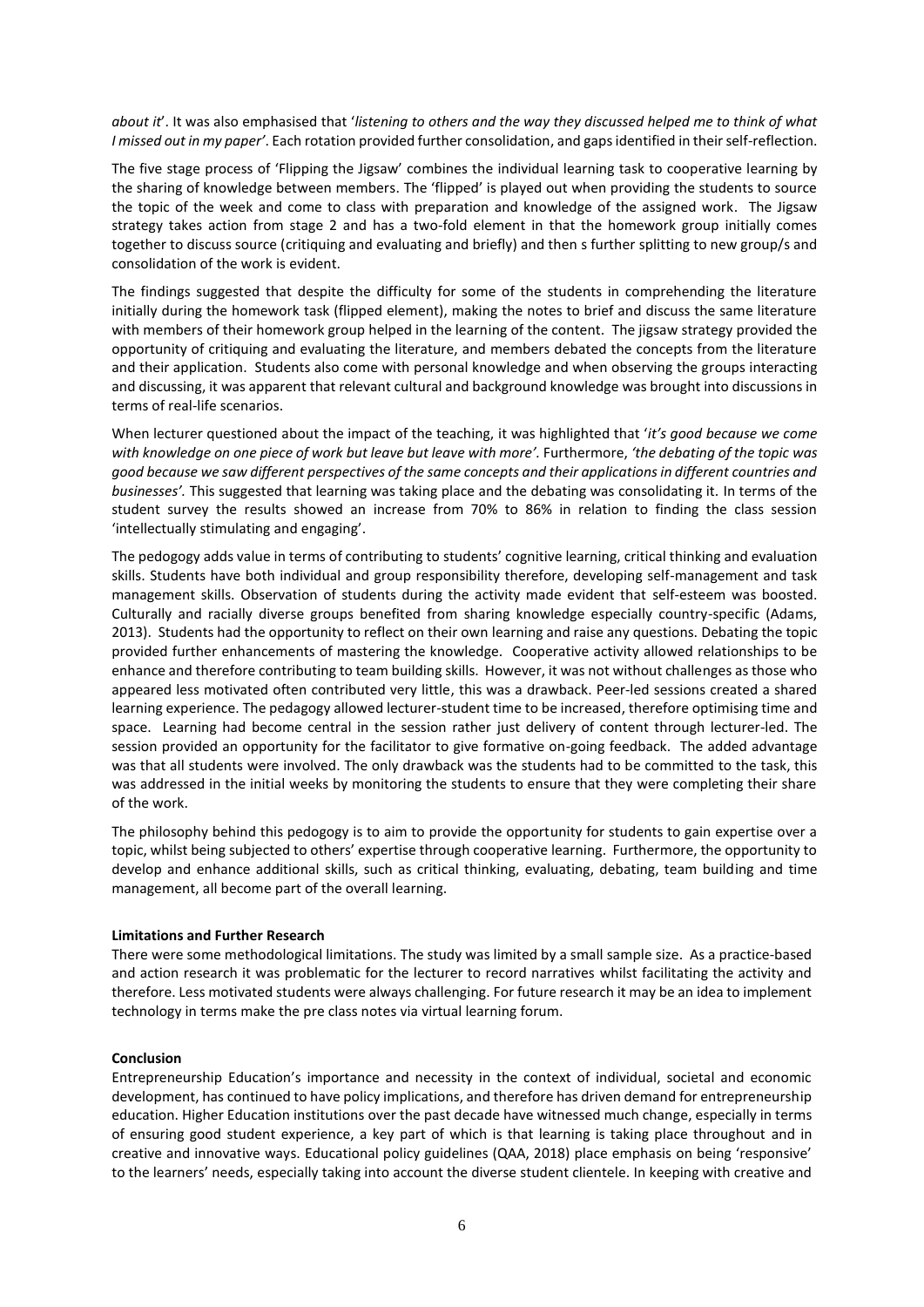innovative ways of teaching and learning - the focus of this paper has been to address the learning needs of entrepreneurship students at Coventry University In order to optimise on content, time, and space, 'Flipping the Jigsaw' pedogogy has been implemented and has yielded interesting outcomes. Overall findings demonstrated the development and enhancement a range of skills: critical thinking and evaluation, problem solving, team building, time management, discussion and debating.

#### **References**

Adam, F., (2013) Using Jigsaw technique as an effective way of promoting co-operative learning among primary six pupils in Fijai. International Journal of Education and Practice, 2013, 1(6):64-74

Bacigalupo, M., Kampylis, P., Punie, Y., Van den Brande, G. (2016). EntreComp: The Entrepreneurship Competence Framework. Luxembourg: Publication Office of the European Union; EUR 27939 EN; doi:10.2791/593884

Balan, P., and Metcalfe, M. (2012). Identifying teaching method that engage entrepreneurship students. Education + Training, 54(5), 368–384.

Balan, P., Maritz, A., and , McKinlay, M., (2018) "A structured method for innovating in entrepreneurship pedagogies", Education + Training, Vol. 60 Issue: 7/8, pp.819-840.

Baeten, M., Dochy, F., Struyven, K., Parmentier, E., and Vanderbruggen, A. (2016) 'Student-Centred Learning Environments: An Investigation into Student Teachers' Instructional Preferences and Approaches to Learning'*. Learning Environments Research* 19 (1), 43-62

Bergmann J., Overmeyer J, Wilie B., (2012). The flipped class: Myths vs. reality. The Daily Riff. Available from http:// [www.thedailyriff.com/articles/the-flipped-class-conversation-689.php.](http://www.thedailyriff.com/articles/the-flipped-class-conversation-689.php)

British council (2019) [https://www.britishcouncil.org/education/skills-employability/what-we-do/vocational](https://www.britishcouncil.org/education/skills-employability/what-we-do/vocational-education-exchange-online-magazine/october-2017/value-enterprise-entrepreneurship-education)[education-exchange-online-magazine/october-2017/value-enterprise-entrepreneurship-education](https://www.britishcouncil.org/education/skills-employability/what-we-do/vocational-education-exchange-online-magazine/october-2017/value-enterprise-entrepreneurship-education) – [downloaded 8/5/2019)

Butt A., (201/34) Student views on the use of lecture time and their experience with a flipped classroom approach. Bus Educ Accredit 6(1):33–43.

Boxtel, V.C., Van der Linden, J., and Kanselaar, G. (2000) 'Collaborative Learning Tasks and the Elaboration of Conceptual Knowledge'. Learning and Instruction 10 (4), 311-330

Candy, Linda. (2006). Practice Based Research: A Guide. Creativity and Cognition Studios Report. 1.

Dillenbourg, P. (1999). What do you mean by 'collaborative learning?' In P. Dillenbourg (Ed.), Collaborativelearning: Cognitive and Computational Approaches (pp.1–19). Oxford: Elsevier.

Elden, M. and Chisholm, R.F. (1993), ``Emerging varieties of action research : introduction to the special issue'', Human Relations,Vol.46,pp.121-42.

Fuchs, B. (2014) 'The writing is on the wall: Using Padlet for whole-class engagement', [http://uknowledge.uky.edu/libraries\\_facpub/240](http://uknowledge.uky.edu/libraries_facpub/240)

Fayolle, A., 2010. *Handbook of research on social entrepreneurship*. Edward Elgar Publishing Limited.

Fayolle, A. (2013) 'Personal Views on the Future of Entrepreneurship Education'*. Entrepreneurship & Regional Development* 25 (7-8), 692-701

Ghaith, G.M., (2003) relationship between reading attitudes, achievement, and learners perceptions of their jigsaw ll cooperative learning experience. Reading Psychology, 24:2, - 12

Gibb, A. (2002). In pursuit of a new "enterprise" and "entrepreneurship" paradigm for learning: creative destruction, new values, new ways of doing things and new combinations of knowledge. International Journal of Management Reviews, 4, 233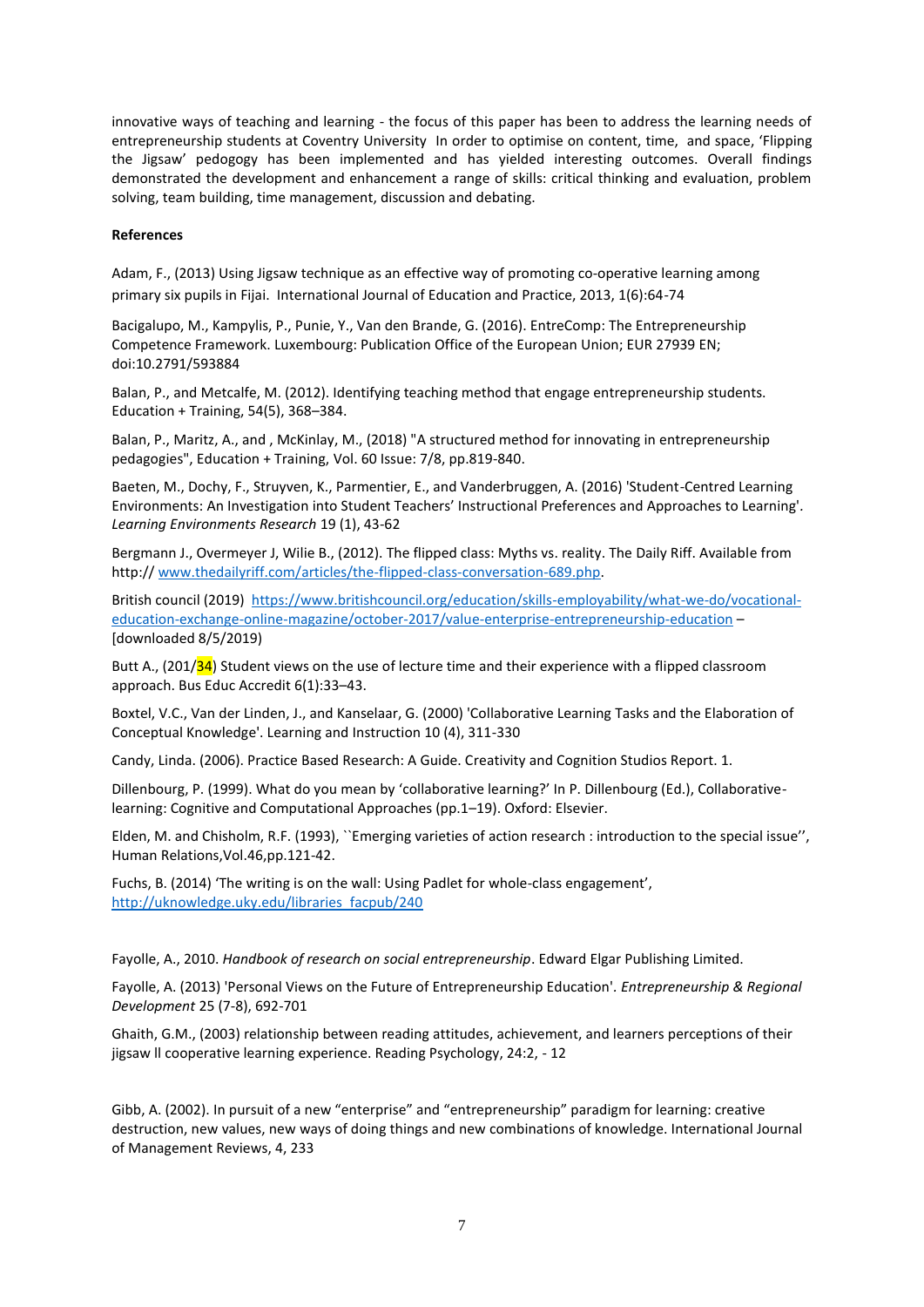Gudmundsdottir, S. (2001). Narrative research on school practice. In V. Richardson (Ed.), Fourth handbook for research on teaching (pp. 226-240). New York: MacMillan

Henry, Hill, and Leitch (2005) Henry, C., F. Hill, and C. Leitch. 2005. "Entrepreneurship Education and Training: Can Entrepreneurship Be Taught? Part I." Education + Training 47 (2): 98–111.

HESA Report (2019[\) https://www.hesa.ac.uk/news/17-01-2019/sb252-higher-education-student](https://www.hesa.ac.uk/news/17-01-2019/sb252-higher-education-student-statistics/subjects)[statistics/subjects](https://www.hesa.ac.uk/news/17-01-2019/sb252-higher-education-student-statistics/subjects)

Holliday, D. C. (2002) 'Jigsaw IV: Using Student/Teacher Concerns to Improve Jigsaw III

Jack, S. L. and Anderson, A. R. (1999) 'Entrepreneurship Education within the Enterprise Culture: Producing Reflective Practitioners'. International Journal of Entrepreneurial Behavior & Research 5 (3), 110-125

Jamieson, I. (1984) 'Schools and Enterprise'*. Education for Enterprise* 1 (1), 7-18

Johansen, V., and Schanke, T.(2013). "Entrepreneurship Education in Secondary Education and Training." Scandinavian Journal of Educational Research 57 (4): 357–368.

Johnson, D.W., and Johnson R.T., (1998). Cooperative learning and social interdependence theory. http://www.co-operation.org/pages/SIT.html

Kailer, N. (2009) 'Entrepreneurship Education: Empirical Findings and Proposals for the Design of Entrepreneurship Education Concepts at Universities in German-Speaking Countries'*. Journal of Enterprising Culture* 17 (02), 201-231

Kirby, D. A. 2004. "Entrepreneurship Education and Incubators: Pre-incubators, Incubators and Science Parks as Enterprise Laboratories." Paper presented at 14th annual international ENT conference, University of Napoli Federico II Naples, Italy, July 4–7.

Lai, E.,(2011) Collaboration: A literature Review, Always Learning, Pearson.

Mariana, R., (2015) Entrepreneurial Education for Engineering Students (Review). Economics Management Information Technology. Vol. 27. No.2 UDK: 005.342-057.875 378.1 COBISS.SR-ID 220570892

Marhamah, and Mulyadi (2013) Jigsaw Cooperative Learning: A Viable Teaching-Learning Strategy? Journal of Educational and Social Research MCSER Publishing, Rome-Italy Vol. 3 No. 7 October 2013

McMullan W. E., Long, W.A. (1987). Entrepreneurship education in the nineties. Journal of Business Venturing, 2, PP. 261-27

Mckay, J., Marshall, p., (2001) The dual imperatives of action research Information Technology & People, Vol. 14 No. 1, 2001, pp. 46-59. # MCB University Press, 0959-3845

Milman, N. B. (2012) 'The Flipped Classroom Strategy: What is it and how can it Best be used?'*. Distance Learning* 9 (3), 85

Moffett, J., (2015). Twelve tips for "flipping" the classroom. Medical teacher, 37(4), pp.331-336.

Mäkimurto-Koivumaaa, S., and Pekka Belt, P., (2016) European Journal of Engineering Education Vol. 41, No. 5, 512–52[9 http://dx.doi.org/10.1080/03043797.2015.1095163](http://dx.doi.org/10.1080/03043797.2015.1095163)

Mengduo, Q. and Xiaoling, J. (2010) 'Jigsaw Strategy as a Cooperative Learning Technique: Focusing on the Language Learners.'*.* Chinese Journal of Applied Linguistics (Foreign Language Teaching & Research Press) 33 (4)

Moen, T. (2006) 'Reflections on the Narrative Research Approach'*.* International Journal of Qualitative Methods 5 (4), 56-69

Mwasalwiba, S.E. (2010) 'Entrepreneurship Education: A Review of its Objectives, Teaching Methods, and Impact Indicators'. Education Training 52 (1), 20-47